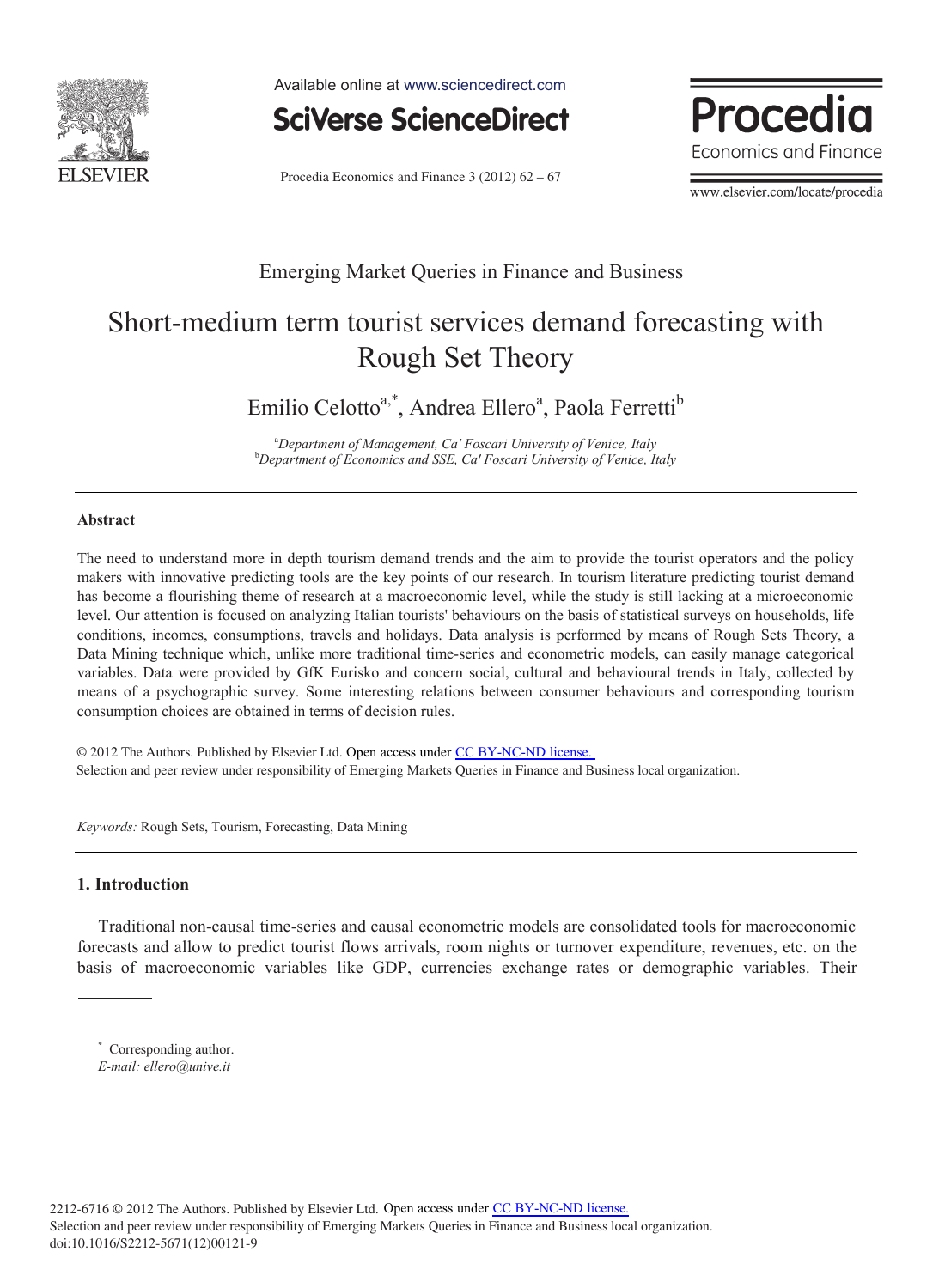informative content is limited since they are weak in predicting tourist demand at a microeconomic level, on the basis of data like consumptions, travels and vacation or household budgets. Our main research goal was to identify, in a database provided by GfK Eurisko, a set of attributes concerning non-tourism consumption behaviors which are strictly related to the Italian tourist demand. More precisely, we were looking for nontourism products or services whose consumption could possibly anticipate tourists' behavior, as variables" to be used by the tourism sector stakeholders to forecast short-term to medium-term tourism demand trends see e.g. Kulendran and Witt, 2003. We mined therefore the dataset looking for robust ties among variables expressed in term of decision rules. For the mining process we used Rough Sets Theory see e.g. Pawlak, 1991 which has a mix of remarkable features: no assumptions about data are required; no need to define *a priori* functions or equations; categorical data are accepted; relationships between data are explained by simple inductive rules. The paper is organized as follows. Section 2 is devoted to the introduction of the main concepts of Rough Sets Theory. Section 3 analyzes the data set and depicts the main characteristics of the used software package. Section 4 presents the main rules discovered by the methodology. We address validation of the rules in Section 5 while Section 6 ends the paper with some conclusive remarks and hints for future research.

#### **2. Rough Sets and applications to tourism**

Rough Sets Theory has been presented as *a new mathematical tool for imperfect data analysis* in Pawlak 1991. It concerns approximated knowledge of data by means of two alternative approaches: lower/upper approximations of a data set and decision rules. A decision rule of the form "conditions  $\Rightarrow$  decision" can be mined from the dataset and two indexes, *coverage* and *certainty*, give a measure of the goodness of the rule Stefanowski, 1998. The model adopted in our research is based on a set of single condition attribute rules, grouped by subject. It is modular in the sense that it can be enriched with new rules as soon as new data are available. The choice of a single condition is due both to our aim to identify possible products/goods which consumption can be interpreted as sentry variables and to the need of easy to understand/communicate rules. The indiscernibility relation for which all objects characterized by the same information are *indiscernible* is the key mathematical concept of the theory. A pair  $S = (U, A)$  composed by a finite nonempty universe U of elements  $\{x_1, x_2, \ldots, x_N\}$  and a finite set *A* of attributes  $\{a_1, a_2, \ldots, a_k\}$  is called an information system. For each  $B \subseteq A$ , the universe U is split into a family of equivalence classes called *elementary sets* through the indiscernibility relation stating that two objects  $x_i$  and  $x_j$  in  $U$  cannot be distinguished with reference to the set of attributes in B. When the elements of a *concept* X, i.e. a set  $X \subset U$ , are all in elementary sets, then its objects can be distinguished in terms of the available attributes; otherwise, *X* is *roughly* defined. The information system can be denoted by  $S = (U, C, D)$  if the attributes are divided into two disjoint sets C and  $D$ , of condition and decision attributes, respectively. The *decision rule induced by object x in*  $S$  is the a sequence  $c_1(x), c_2(x), \ldots, c_n(x), d_1(x), d_2(x), \ldots, d_m(x)$ , in short  $C \rightarrow X D$ , when *n* condition attributes and *m* decision attributes are identified. The *strength*  $\sigma_r(C,D)$  *of the decision rule*  $C \rightarrow_r D$  is represented by the ratio between the support of the decision rule and the cardinality of *U* . The *certainty factor*  $cer_r(C,D)$  and the *coverage factor*  $cov_r(C,D)$  of the decision rule are defined as the conditional probability  $\pi_r(D | C)$  that  $y \in D$  conditionally to the assumption that  $y \in C$  and, respectively the conditional probability  $\pi_r(D | C)$  that  $y \in D$  conditionally to the assumption that  $y \in D$ . The certainty factor can be defined as the "rule probability" and measures how strong the "conclusions from the data" are.